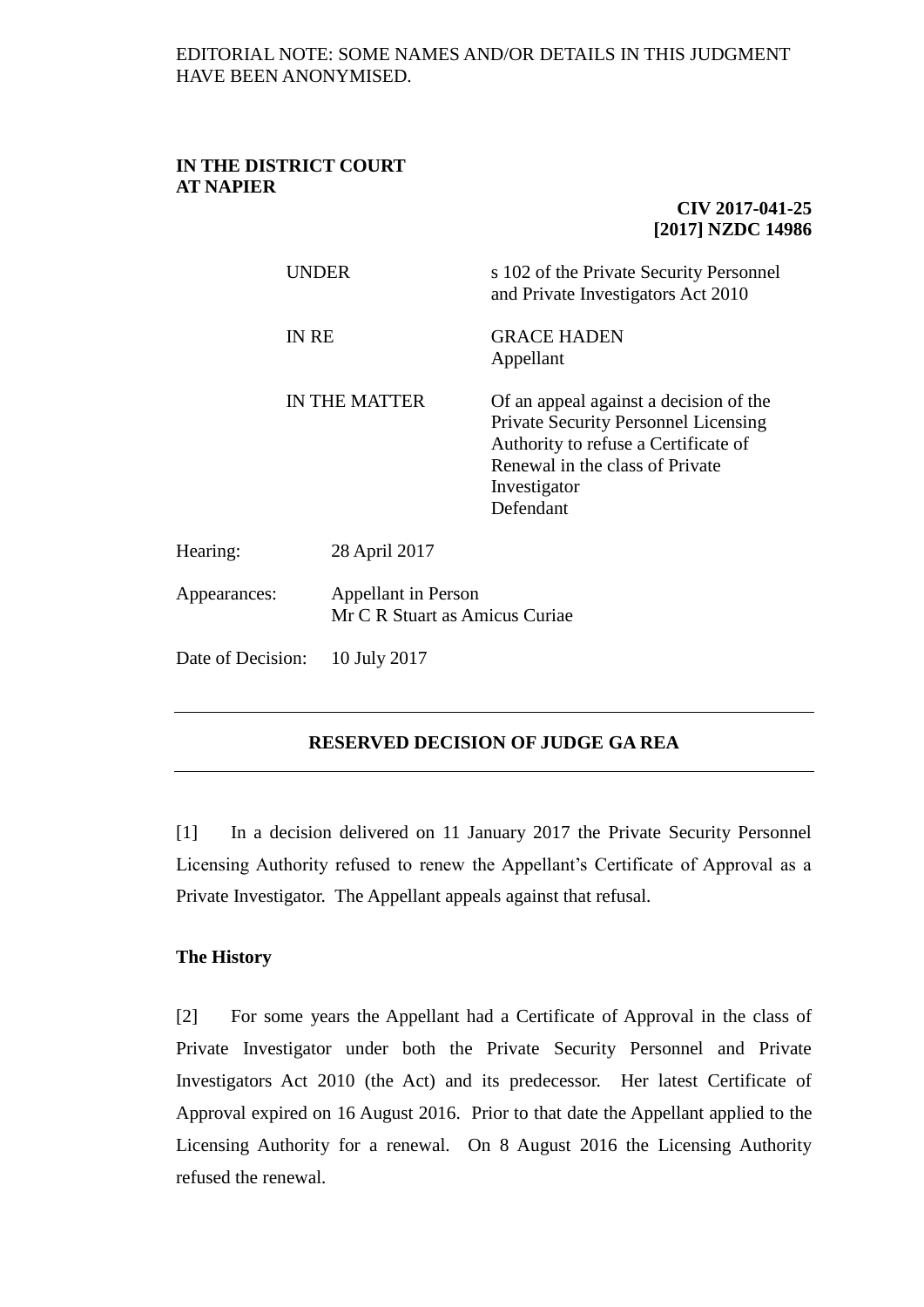[3] The Appellant appealed that decision. On 2 November 2016 in an oral decision I allowed the appeal and referred the matter back to the Licensing Authority for reconsideration.

[4] On 14 December 2016 the Licensing Authority issued a Minute to the Appellant setting out the material the Licensing Authority would rely upon when considering the Application for Renewal afresh. The Minute invited the Appellant to respond to the information provided and she did so on 19 December 2016.

[5] The Licensing Authority considered the Application on the material before him without directing an oral hearing and on 11 January 2017 the Licensing Authority once again refused the Appellant's Application for Renewal. On 18 January 2017 the Appellant filed the current Notice of Appeal against the Licensing Authority's decision. At the same time she made an application for interim relief to allow her to continue working as a private investigator pending the outcome of the appeal. On 7 February 2017 Judge Mackintosh granted a stayed of the Licensing Authority's decision of 11 January 2017 and that stay was to remain in place until final determination of the appeal by this Court.

### **Grounds of Appeal**

- [6] In her Notice of Appeal the Appellant sets out the following grounds:
	- (a) S 13 of the New Zealand Bill of Rights Act 1990 (BORA) freedom of thought, conscience and religion;
	- (b) S 14 of the BORA freedom of expression;
	- (c) S 27 of the BORA right to justice; and
	- (d) Article 10 of the United Nations Convention against corruption public reporting.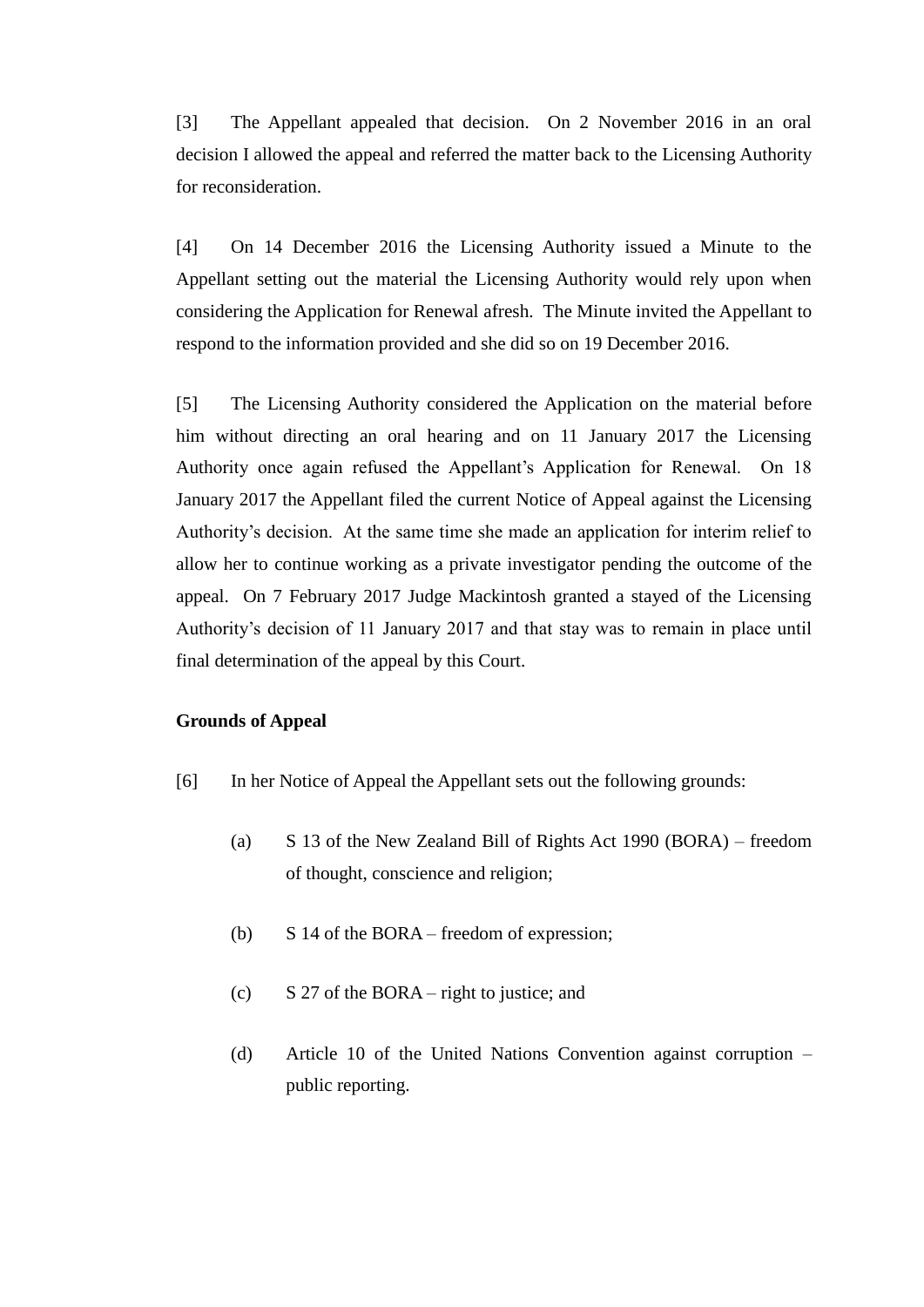### **Decision of the Authority**

[7] In arriving at a decision to decline the Renewal the Licensing Authority considered the following matters which had involved the Appellant:

- (a) *Wells v Haden* a decision of Judge Joyce QC in the District Court at Auckland on 30 July 2008 where there was a finding in relation to a of defamation case against the Appellant.
- (b) *[Complainant 1] Complaint, Department of Internal Affairs Report and Licensing Authority decision* – this dealt with a complaint to the Licensing Authority from a solicitor. There was a report completed by the Department of Internal Affairs which concluded that the conduct of the Appellant did not necessarily reach the threshold of misconduct and therefore the complaint was dismissed. The Licensing Authority was, however, highly critical of the Appellant describing her as "unprofessional, discourteous, ill-directed and bullying".
- (c) *[Complainant 2] complaint, Department of Internal Affairs Report and Licensing Authority decision* – another complaint to the Licensing Authority which was dismissed on the basis that her behaviour did not infringe the Act because she was not being paid for her services. The Licensing Authority was once again concerned about the aggressive and unpleasant way the Appellant behaved.
- (d) *[The victim] v Haden* on 9 October 2015 Judge Tuohy granted a restraining order against the Appellant for two years in favour of [the victim] under the Harassment Act 1997.
- (e) The *McQuilter* statement a statement provided by Mr Ron McQuilter, at the time the Chairman of the New Zealand Institute of Professional Investigators dated 5 December 2016 which was very critical of the Appellant.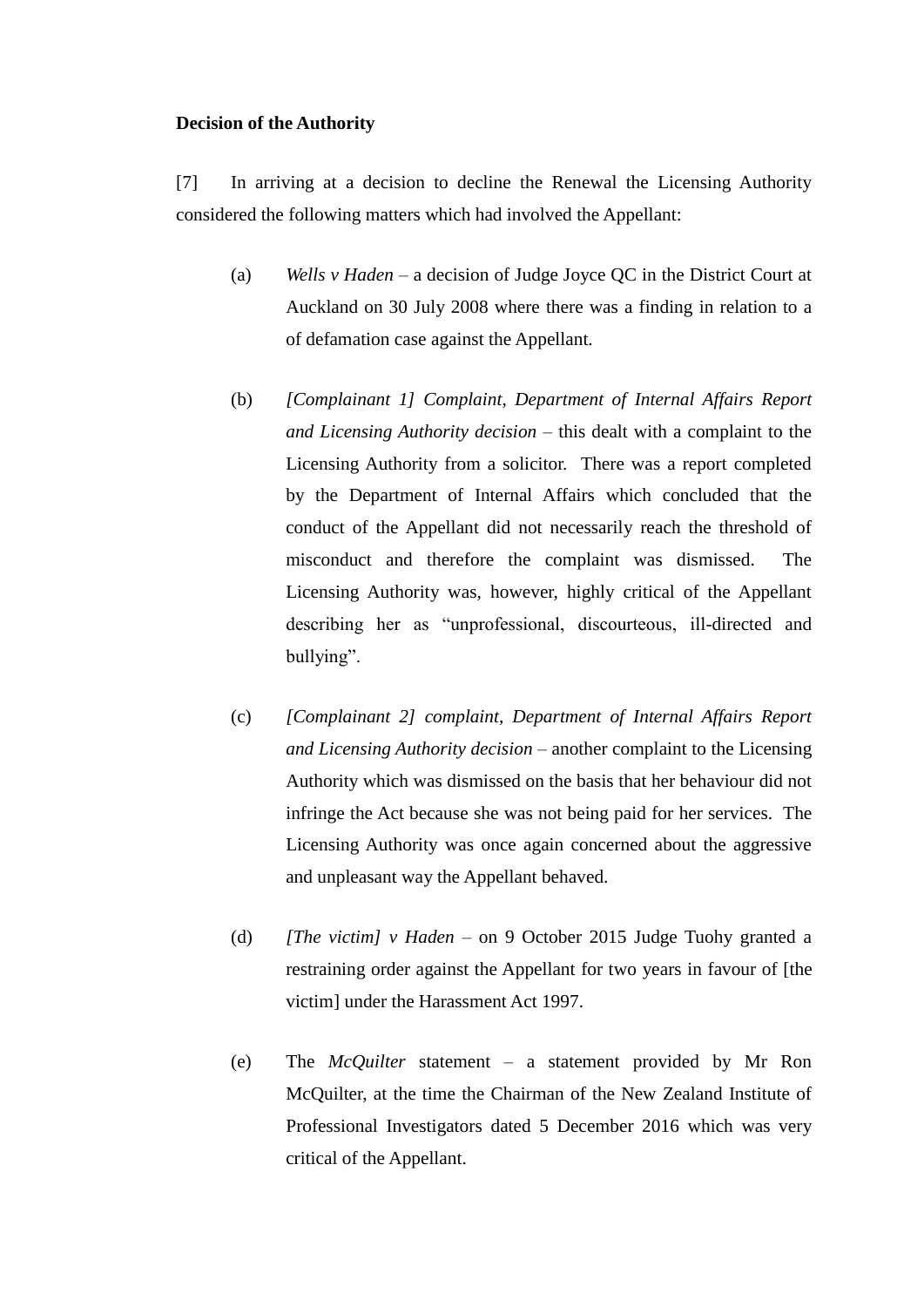(f) *Police File 12051/6819* – a purported Police warning to the Appellant on a potential charge of blackmail against her occasioned during the course of her work as a private investigator.

[8] The essence of the Licensing Authority's decision appears at paragraphs [69] and [70] of his decision those paragraphs read as follows:

- "[69] When taken as a whole, the evidence being considered presents a clear picture of behaviour which must raise significant doubts as to the applicant's ongoing suitability to continue as a licensed private investigator.
- [70] Besides issues of defamation, harassment and blackmail these documents appear to present an overall picture of the unduly aggressive bullying and threatening approach which the appellant takes in her investigative activities both paid and unpaid."
- [9] The Licensing Authority also had this to say:
	- "[79] The applicant appears to hold very strong views on many matters and she is adamant that there is some form of conspiracy afoot, but in the absence of any evidence to support this theory it appears to boil down to a long held obsession which can only harm her ability to carry out her duties as a private investigator in a rational and professional manner.
	- [80] As a private citizen she is entitled to hold very strong views but it is not appropriate that she also promotes herself as a licensed private investigator, presumably to give some credibility to the views which she is espousing and which so often appear to have limited basis and fact"

[10] Having considered all of the material before him and after considering the submissions of the Appellant the Licensing Authority concluded that she could not be regarded as a suitable person to hold a Certificate of Approval as a Private Investigator and he therefore declined to renew her Certificate.

## **The Approach on Appeal**

[11] Pursuant to s 102(1(a) of the Act the Appellant has the right to appeal to the District Court against a decision of the Licensing Authority refusing her Renewal Application. On hearing an appeal such as this the Court may confirm, vary or reverse the decision appealed against or refer the matter back to the Licensing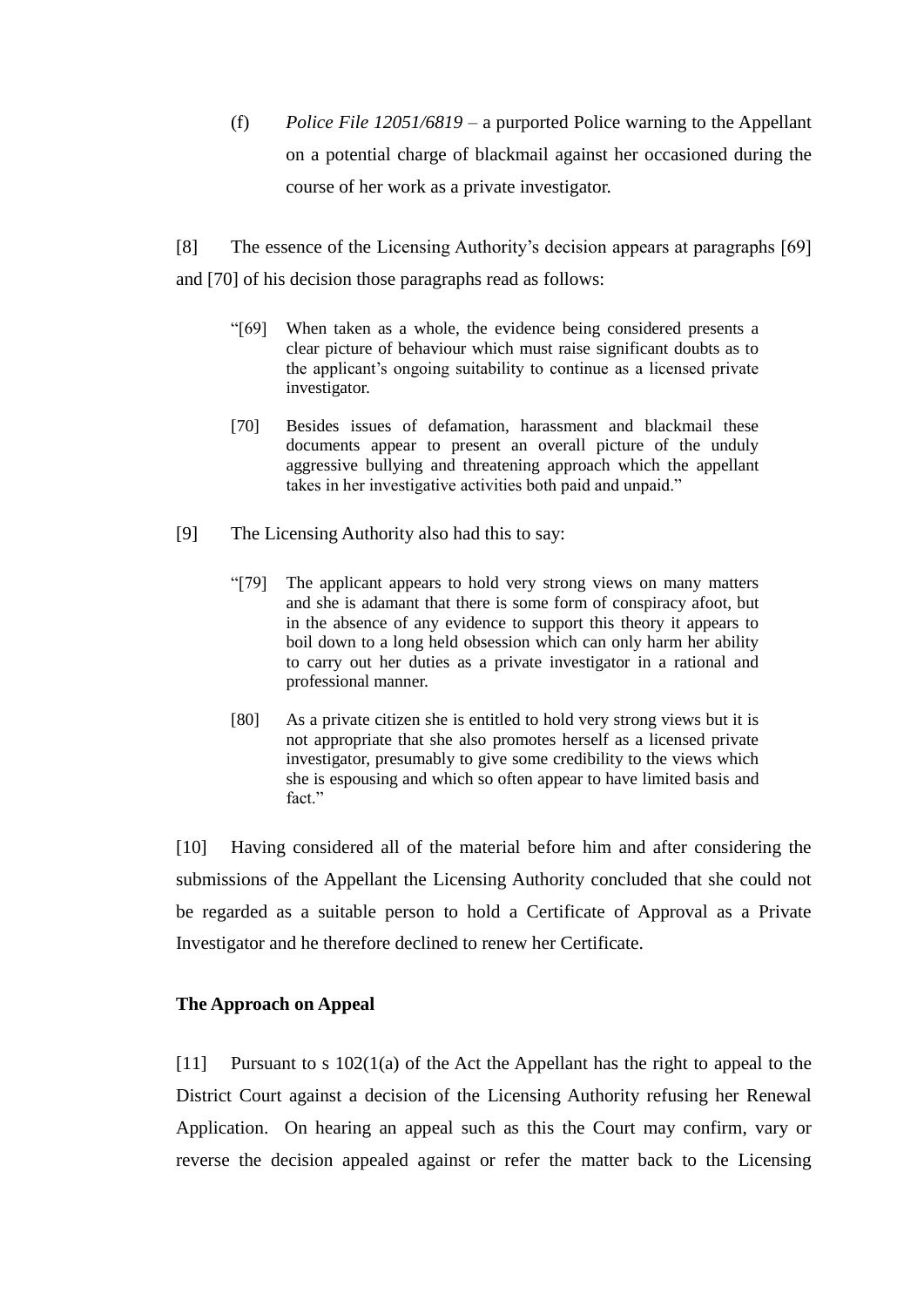Authority with direction for him or her to reconsider the whole or any specified part of the matter.

[12] There are no issues arising in this case that the Licensing Authority was better placed than I am to consider the merits of the case and to conclude whether the decision to refuse the Renewal was correct. This is not a case where the Licensing Authority had the benefit of hearing any evidence and neither are there any issues of specific expertise that need to be factored in deciding the Appeal. The Supreme Court in *Austin Nichols and Co Inc v Stichting Lodestar<sup>1</sup>* outlines the way general appeals in cases such as this should be approached. As the Court said in the last two lines of [5]:

"On general appeal, the appeal court has the responsibility of arriving at its own assessment of the merits of the case."

[13] Then again at [16]:

"Those exercising general rights of appeal are entitled to judgment in accordance with the opinion of the appellate court, even where that opinion is an assessment of fact and degree and entails a value judgment."

### **Who Can Obtain a Certificate of Approval or a Renewal Thereof:**

[14] Section 56 of the Act provides that unless cancelled earlier, a Certificate of Approval expires five years from its date of issue. Section 59 allows for a Certificate of Approval to be renewed and such a renewal is to be treated for all purposes as a new Certificate.

[15] As stated previously the Appellant's Certificate of Approval expired on 16 August 2016 and her application to the Licensing Authority was for a Renewal for the five year period provided for in the legislation.

[16] As far as the Appellant is concerned whether she is granted the renewal is dependent on s 53(3) of that Act. That sub-section provides that the Licensing Authority must grant the application unless he or she is satisfied, based on any other evidence provided to the Authority relating to the character, circumstances, or

 $\frac{1}{1}$ *Austin Nichols and Co Inc v Stichting Lodestar* [2008] 2 NZLR 141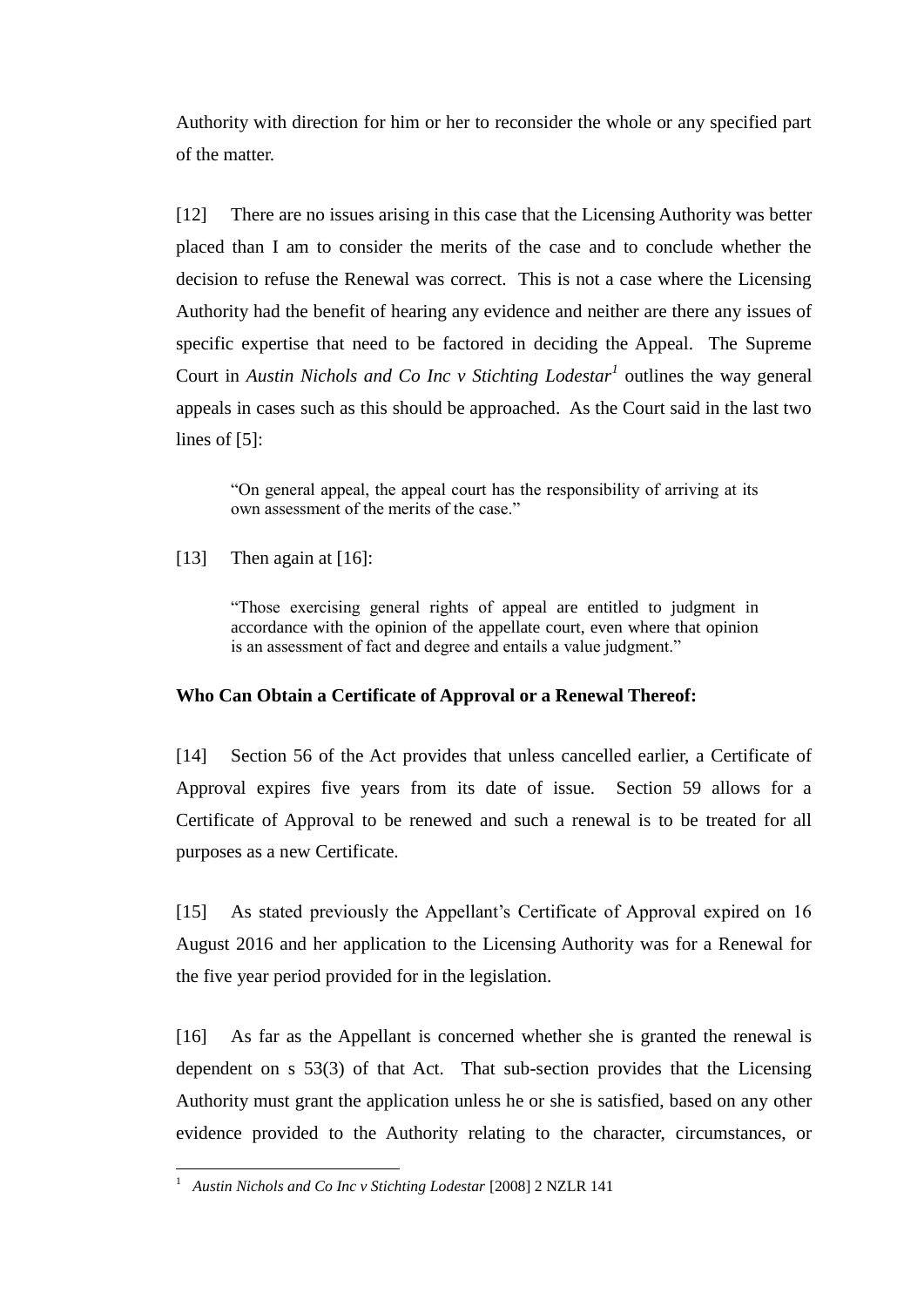background of the Applicant, that the person is not suitable to be responsible employee of that class.

[17] It is mandatory that the Licensing Authority grant the Application unless he or she concludes based on evidence that because of the character, circumstances or background of the Appellant she is not suitable to be a responsible employee.

[18] In determining whether or not a particular applicant is unsuitable the Licensing Authority must also be entitled to consider the purpose of the Act set out in s 3. That section provides as follows:

"[3] Purpose

The purpose of this Act is to ensure that persons offering specified private security and investigation services for hire, and personnel providing those services,—

- (a) are suitably qualified to carry out that work; and
- (b) do not behave in ways that are contrary to the public interest."

### **Matters Disregarded for Purposes of this Decision**

[19] Of the matters taken into account by the Licensing Authority in arriving at his decision I will not be taking into account or placing any weight on three of them. The decision in the defamation case *Wells v Haden* was given by Judge Joyce QC on 30 July 2008. That significantly predates the current Certificate of Approval or Renewal thereof and I do not consider it would be fair to take into account the Judge's comments on this application.

[20] Neither do I intend to take into account Mr McQuilter's report. The Appellant has significant criticism of that report and any consideration of it does not assist with the decision that I have come to.

[21] I am also not prepared to take into account a possible Police warning of blackmail against the Appellant. There is some dispute, at least as far as the Appellant is concerned, about what actually transpired in relation to that matter. The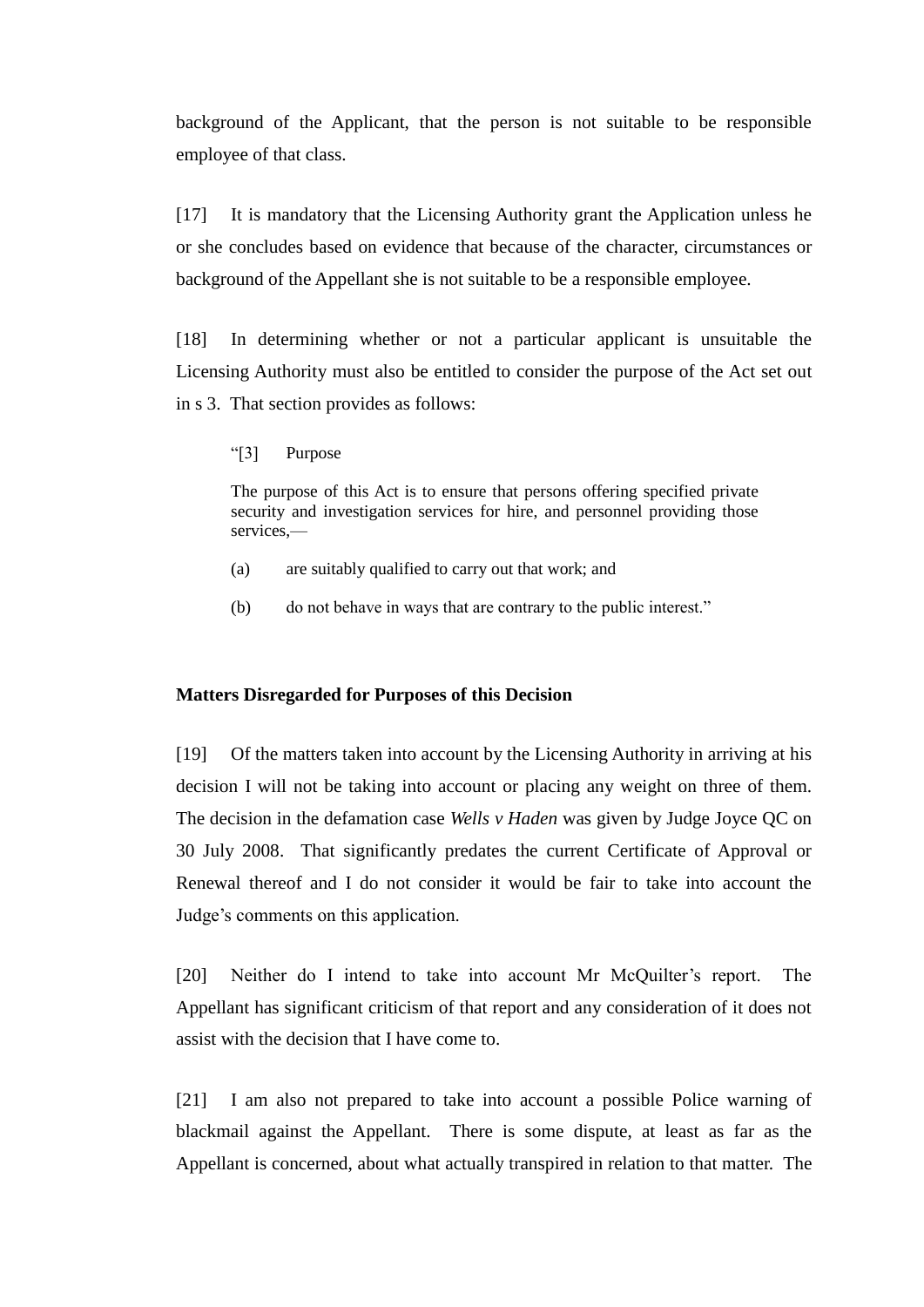Act allows the Police to oppose a Renewal Application such as this. They have not done so and I consider it would be unfair to the Appellant to place any weight at all on that aspect of the case.

### *[The victim] v Haden*

[22] I consider that this case is pivotal to the outcome of this appeal. In a reserved decision dated 9 October 2015 Judge C N Tuohy, having considered all of the evidence before him, was satisfied that a restraining order under the Harassment Act 1997 should be made against the Appellant in favour of the applicant in that case. It is necessary to record the circumstances as found by the Judge and the reasons he gave as to why a restraining order was required. Rather than paraphrasing or outlining my own conclusions from the Judgment it is preferable that I let the Judge's words speak for themselves where possible and therefore I am including a number of paragraphs from the decision directly into this Judgment.

[23] At the start of the Judgment the Judge stated that a Notice of Defence and Supporting Affidavit had been filed by the Appellant. He noted that shortly before the hearing date a memorandum was filed to the effect that the Appellant consented to the orders sought by the parties if the Court was satisfied that there had been harassment and that an order was necessary to protect the Applicant from further harassment. The Judge expressed the view that he did not consider that the concession before him amounted to a genuine consent and therefore he declined to vacate the fixture and went ahead and heard the matter.

[24] There a number of specific steps required before the Court has power to make a Restraining Order under the Harassment Act. In his Judgment the Judge set out those steps as follows:

"[5] The Court's power to make a restraining order is governed by ss 16 and 17 of the Act, the first step of which requires the Court to be satisfied that the respondent has harassed, or is harassing, the applicant. A person harasses another person, if he or she engages in a pattern of behaviour directed against that other person that includes the doing of a specified act to the other person on at least two separate occasions within 12 months, or which includes doing any specified act which is one continuing act carried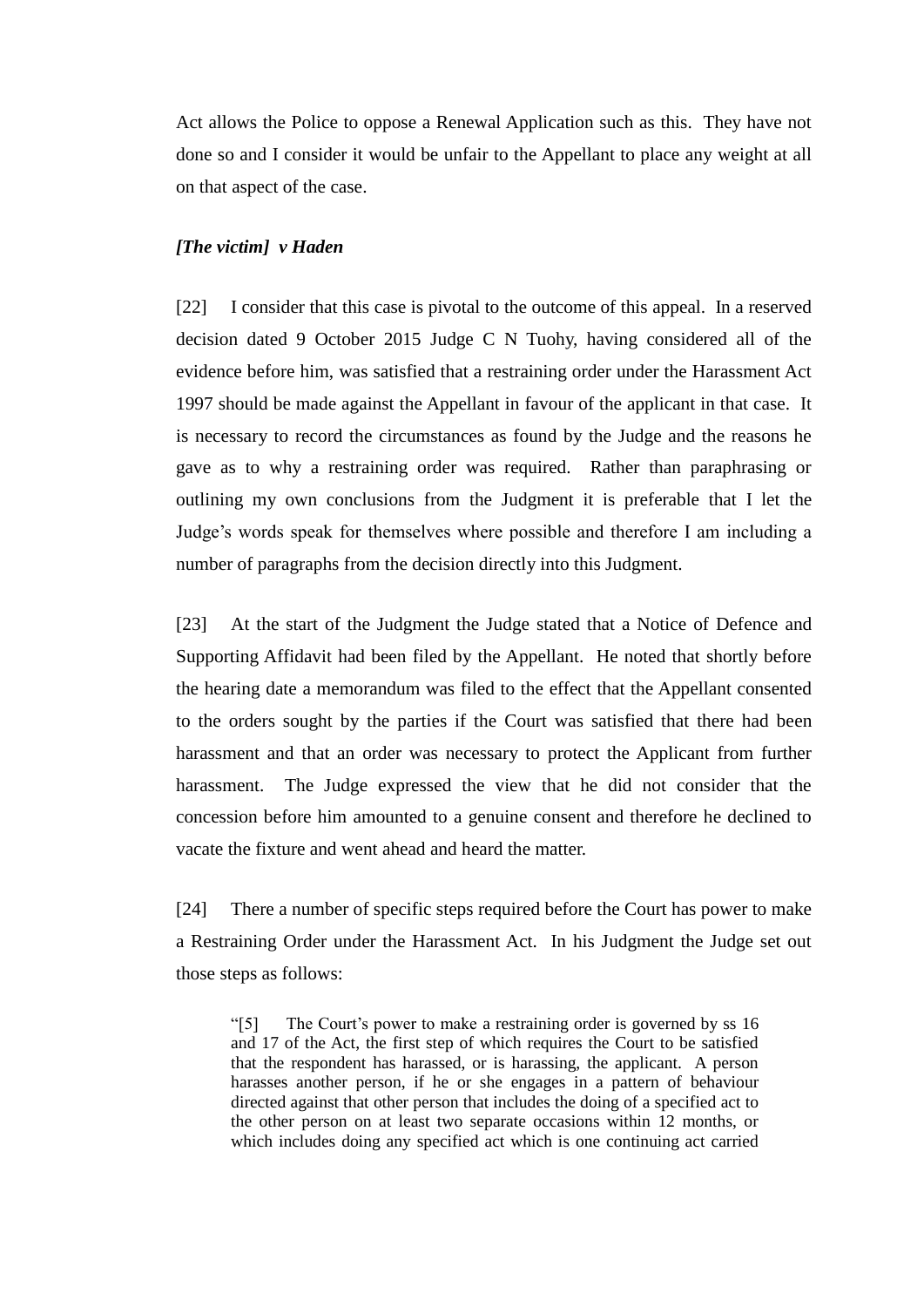out over any period. A continuing act includes a specified act done on any occasion that continues to have effect over a protracted period<sup>2</sup>.

[6] "Specified acts" are defined in s 4(1) as including:

### **4 Meaning of specified act**

(1) For the purposes of this Act, a specified act, in relation to a person, means any of the following acts:

…

- (d) making contact with that person (whether by telephone, correspondence, electronic communication, or in any other way):
- (e) giving offensive material to that person, or leaving it where it will be found by, given to, or brought to the attention of, that person:
- (ea) giving offensive material to a person by placing the material in any electronic media where it is likely that it will be seen by, or brought to the attention of, that person:

…

[7] The last of those was added to the list of specified acts in  $s(1)$  as from 3 July 2015 by virtue of s 33 of the Harmful Digital Communications Act 2015 which also expanded the definition of harassment to include continuing acts. An example provided in the section itself is where offensive material about a person is placed in any electronic media and remains there for a protracted period. Those amendments give statutory recognition to the decision of Harvey DCJ in *Brown v Sperling<sup>3</sup>* that the posting of material on electronic media is capable of amounting to harassment under the Act.

- [8] Further requirements which need to be established are
	- the behaviour in respect of which the application is made causes the applicant distress, or threatens to cause the applicant distress; and
	- that behaviour would cause distress, or would threaten to cause distress to a reasonable person in the applicant's particular circumstances; and
	- in all the circumstances, the degree of distress caused, or threatened by the behaviour justifies the making of an order; and
	- the making of the order is necessary to protect the applicant from further harassment.

 $\overline{a}$ 

<sup>2</sup> Section 3 of the Act.

<sup>3</sup> [2012] DCR 753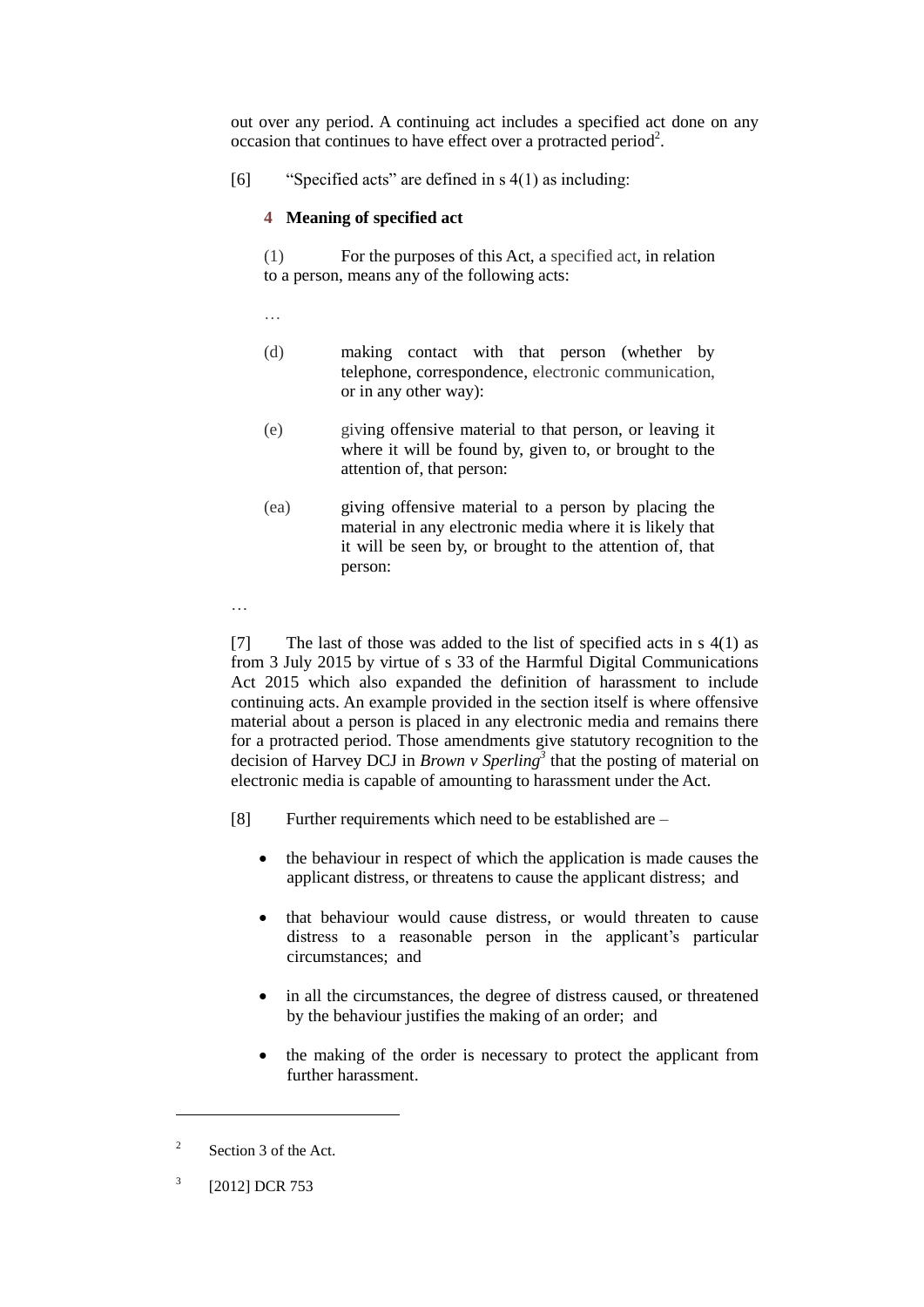[25] The Judge then went on to outline what the allegations of harassment were and the effect that had on the applicant in that case. He said:

"[9] The applicant relies on a number of acts deposed to in his affidavits to establish harassment. These are:

- on 9 June 2015, the respondent sent an email to the applicant which contained a number of defamatory allegations about his conduct;
- on 3 July 2015, the respondent sent an email to the applicant containing similar allegations;
- on 4 July 2015, the respondent sent an email to the Court, copying the applicant, containing a number of similar allegations;
- on a date prior to 10 July 2015 the respondent posted on her blog website a statement containing a number of defamatory allegations about the applicant and his law firm. The applicant accessed the site on 10 July 2015;
- prior to 24 July 2015 the respondent posted two similar statements on her blog website which the applicant accessed on 24 July 2015;
- on 27 July 2015, the respondent sent an email to the applicant containing threats to publish further defamatory statements about the applicant;
- on 27 July 2015, the respondent sent the applicant another email which contained defamatory statements about him;
- on 27 July 2015, the respondent sent the applicant a further email containing implicit threats;
- on 18 August 2015, the respondent contacted the applicant's parents by telephone and made defamatory statements about him to them;
- on 19 August 2015, the respondent sent an email to the applicant's supervising partner which contained a threat to complain to the Law Society about his conduct;
- prior to 27 August 2015, the respondent posted on her website a further statement about the proceeding which mentioned the applicant's father. The applicant accessed this on 27 August 2015.

[10] These various emails and web postings do exhibit a pattern of behaviour directed against the applicant. That pattern of behaviour exhibits a number of recurring features:

 allegations that he is an accessory to fraudulent conduct committed against the litigant she is supporting;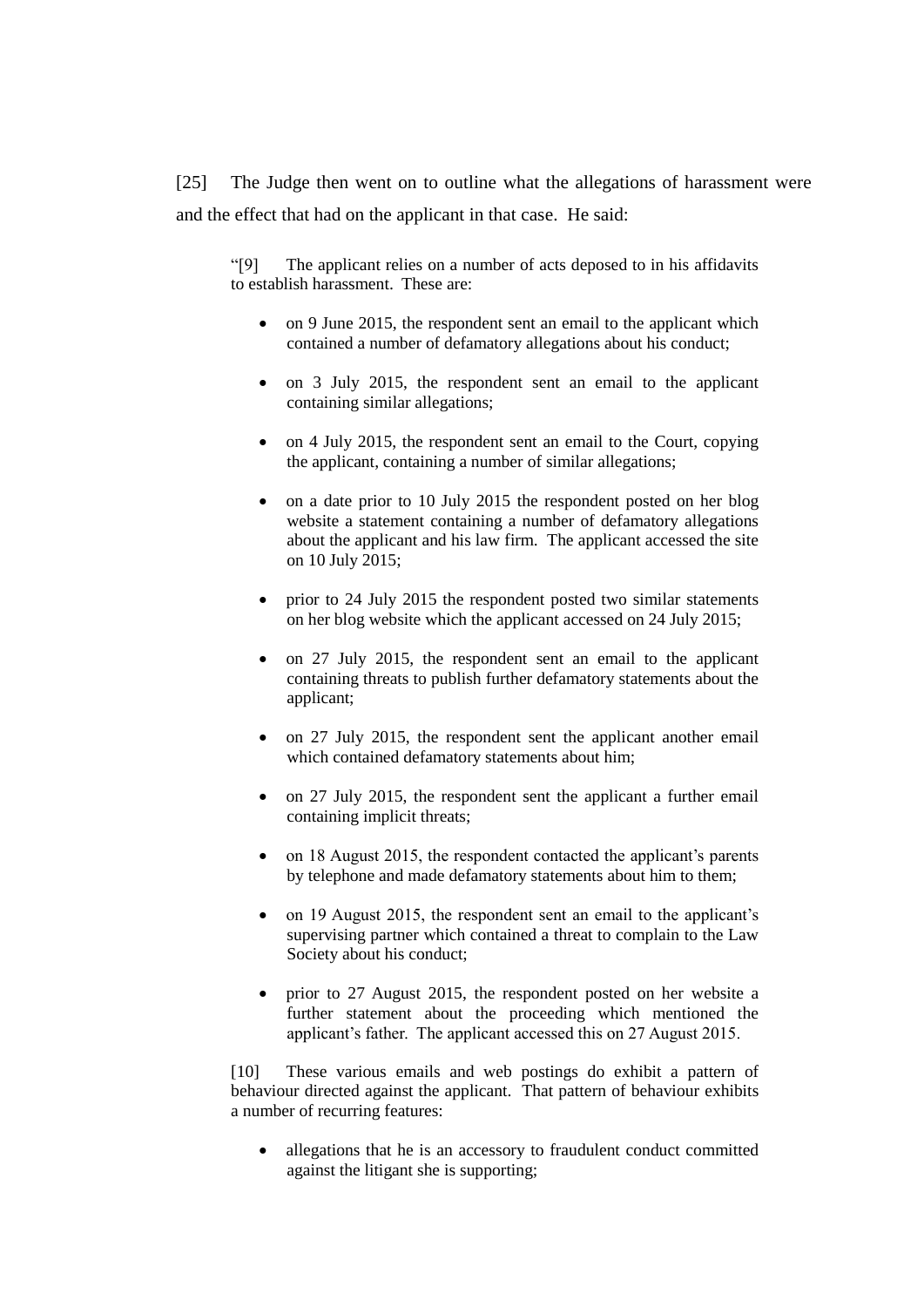- express or implicit threats to damage the applicant's professional reputation by publishing allegations about him if he does not comply with her demands in respect of the litigation;
- publication of the allegations about him to the world at large on her website;
- contacting persons whose regard is important to him (his parents and his employers) and making the allegations to them for the purpose of coercing him to comply with her demands in respect of the litigation.

[11] All of the individual acts referred to in [9] are specified acts either under paragraphs (d), (e) or (ea) of s  $4(1)$  of the Act. The emails to the applicant fall under (d). The allegations against him in emails to other people and in postings on her website were intended to be made known to him. That it is obvious because their purpose was to coerce him to act as the respondent wanted him to act. The content of the emails and postings qualify as *"offensive material*" in terms of  $s$  4(1)(e) and (ea)<sup>4</sup>.

[12]I am satisfied, therefore, that the respondent has harassed the applicant.

[13] I have no doubt that the behaviour of the respondent which constitutes the harassment has caused the applicant distress. His evidence is that it has and there is no reason to doubt that evidence. By the same token, that behaviour would cause distress to a reasonable person in the applicant's circumstances. He is a person in the early part of his career in a profession where reputation is very important. The respondent's behaviour was calculated to specifically damage that reputation. It went beyond mere threats to do so, extending to attempts to actually damage his reputation in order, no doubt, to show the threats were credible. While most lawyers involved in contentious litigation at some point in their careers have the unpleasant experience of facing abuse or unfounded assertions of personal dishonesty or malpractice from opposing litigants, the respondent's conduct goes beyond that.

[14] I have no doubt either that the considerable degree of distress caused by the respondent's behaviour justifies the making of the order."

[26] The Judge then went on to determine that a Restraining Order was necessary and he commented on the Appellant's behaviour. He said:

[15] The final matter is whether the making of an order is necessary to protect the applicant from further harassment. I have no doubt that it is. The respondent's harassment of the applicant has been determined and persistent. The evidence before the Court shows that the respondent is convinced of the rightness of her client's cause, convinced also that the behaviour of the applicant's clients is not only wrong, but dishonest and even criminal and that by acting as their lawyer in the litigation the applicant is an accessory to their behaviour. It is also clear from the history that the respondent will not

 $\overline{a}$ 

<sup>4</sup> See *Brown v Sperling* (supra)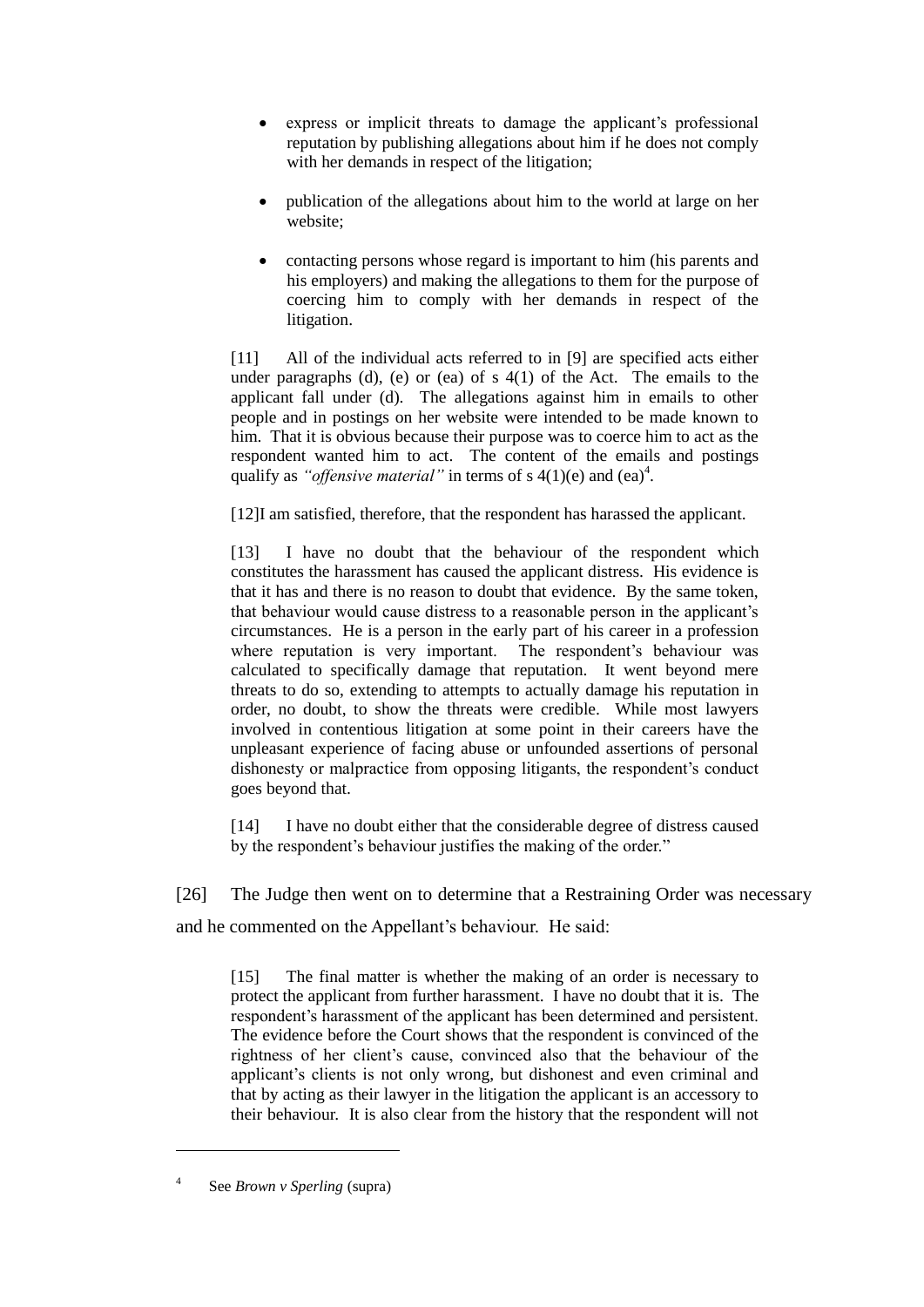be deterred from continuing her behaviour except by legally enforceable and credible restraint. That is apparent also from her approach to the applicant's parents, which shows either a lack of understanding or a disregard for the boundary between professional and personal areas.

[18] The respondent made no secret of her purpose in her communications to the applicant. It was to coerce the applicant to either comply with her demands as to the conduct of the litigation, or withdraw as lawyer for his clients. To seek to achieve that by threatening to damage or actually damaging a lawyer's reputation is not a lawful purpose."

[27] The Judge determined that a Restraining Order should be made and in that regard he said:

"[20] Accordingly, I am satisfied a restraining order should be made. The standard conditions should be sufficient to cover any recurrence of any of the types of specified acts which I find have been established here. If there is any material extant on the respondent's website or elsewhere, leaving it there after the date of this order will itself constitute a specified act and therefore a breach of this order.

[21] The duration of this order will be two years. It is to be hoped that the litigation which is the only connection between the parties will be completed by then."

[28] On 4 November 2015 the Appellant made an application to Judge Tuohy to set aside or vary the Judgment or to recall it. The Judge was unsure about the exact nature of the application so he treated it as an Application for Recall or in the alternative an Application to Set Aside or Vary the Judgment. Having considered all of the material before him Judge Tuohy refused the Application and directed submissions as to costs. As far as I am aware the Appellant has not sought to appeal or to review either the decisions given by Judge Tuohy.

[29] The Appellant's behaviour that led to the making of the Restraining Order arose as a result of her work as a private investigator. The way that she behaved was totally contrary to the public interest and the circumstances as set out in the Judgment make it clear that her character is such that she is not suitable to be a responsible employee and to have her Certificate of Approval renewed. I consider that the way she conducted herself in the *[the victim's]* case is consistent with the Licensing Authority's finding in both [complainant 1's] complaint and [complainant 2's] complaint. Her conduct is described as "unprofessional, discourteous, illdirected and bullying" in one of the cases and "unacceptable to say the least" in the